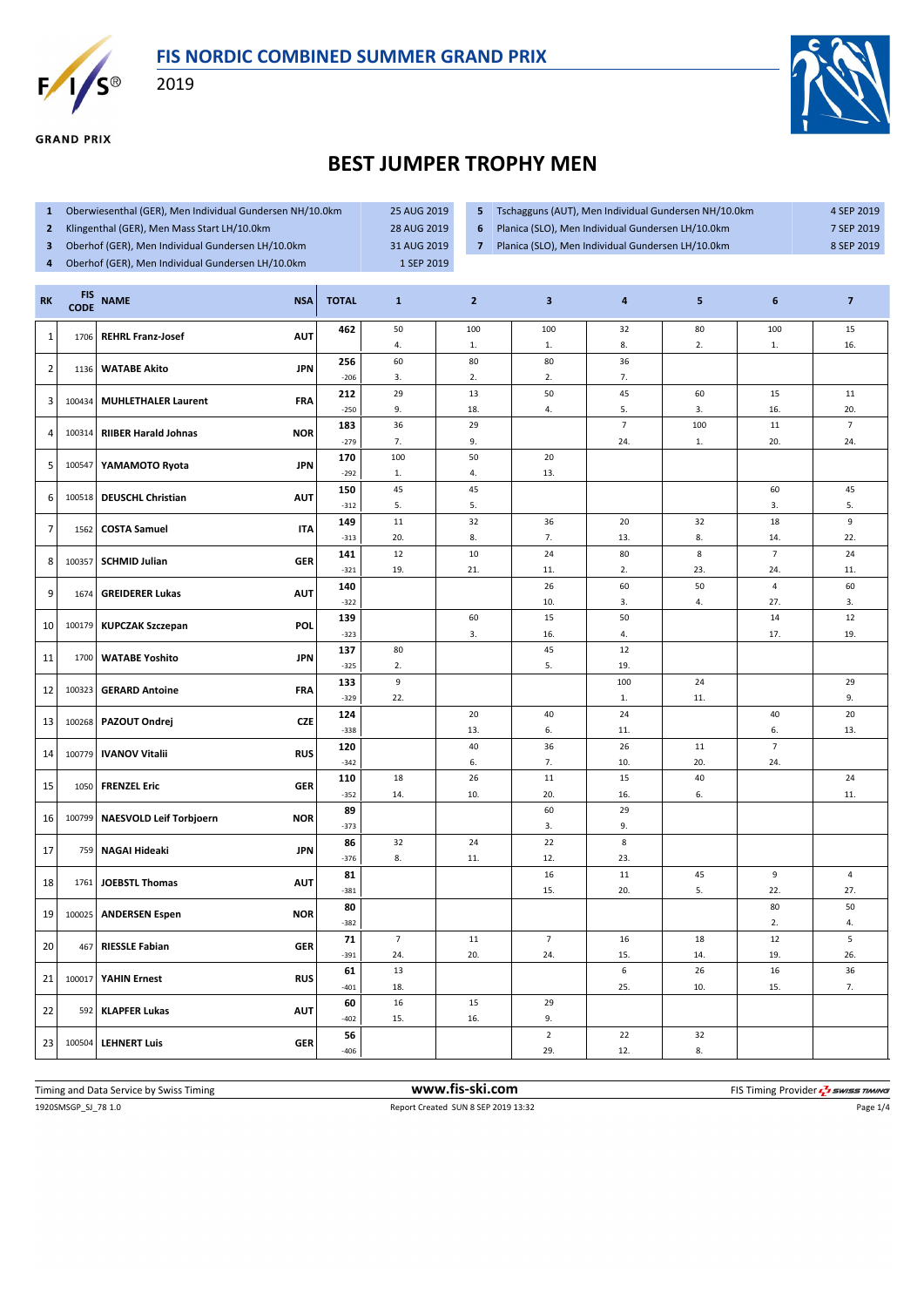

2019



**GRAND PRIX** 

## **BEST JUMPER TROPHY MEN**

| 15<br>$\overline{\mathbf{3}}$<br>56<br>$\overline{7}$<br>5<br>16<br>13<br><b>MACH David</b><br>24<br><b>GER</b><br>100553<br>15.<br>28.<br>$-406$<br>16.<br>24.<br>26.<br>18.<br>8<br>$14\,$<br>54<br>36<br>10<br>25<br><b>KOSTNER Aaron</b><br><b>ITA</b><br>100460<br>7.<br>$-408$<br>21.<br>23.<br>17.<br>50<br>50<br><b>KIMURA Kodai</b><br>26<br>100855<br><b>JPN</b><br>4.<br>$-412$<br>50<br>10<br>40<br>27<br>100308<br><b>HEROLA Ilkka</b><br><b>FIN</b><br>21.<br>6.<br>$-412$<br>$\overline{2}$<br>49<br>29<br>18<br>28<br>100476<br><b>KVARSTAD Simen</b><br><b>NOR</b><br>9.<br>29.<br>14.<br>$-413$<br>47<br>45<br>$\overline{2}$<br>29<br><b>WEBER Terence</b><br><b>GER</b><br>1821<br>5.<br>29.<br>$-415$<br>20<br>47<br>24<br>3<br>30<br><b>VRHOVNIK Vid</b><br>SLO<br>100395<br>13.<br>28.<br>$-415$<br>11.<br>45<br>32<br>45<br><b>RIIBER Jarl Magnus</b><br><b>NOR</b><br>31<br>100100<br>5.<br>8.<br>$-417$<br>22<br>18<br>$\overline{4}$<br>44<br>32<br><b>FRITZ Martin</b><br><b>AUT</b><br>1868<br>12.<br>27.<br>14.<br>$-418$<br>24<br>38<br>14<br>33<br>100965<br><b>LAMPARTER Johannes</b><br><b>AUT</b><br>$-424$<br>11.<br>17.<br>9<br>38<br>16<br>13<br>34<br><b>FAISST Manuel</b><br><b>GER</b><br>1600<br>$-424$<br>15.<br>18.<br>22.<br>36<br>36<br>35<br><b>VAXELAIRE Lilian</b><br>100604<br><b>FRA</b><br>7.<br>$-426$<br>36<br>36<br>80<br><b>NOR</b><br>36<br>100474<br><b>OFTEBRO Jens Luraas</b><br>7.<br>2.<br>$-426$<br>32<br>$10\,$<br>32<br>37<br><b>GRUBER Bernhard</b><br><b>AUT</b><br>252<br>8.<br>21.<br>$-430$<br>8<br>22<br>30<br>38<br><b>ORTER Philipp</b><br><b>AUT</b><br>1760<br>$-432$<br>23.<br>12.<br>29<br>29<br>39<br><b>MAH Nathaniel</b><br>CAN<br>100218<br>9.<br>$-433$<br>$\overline{\mathbf{3}}$<br>10<br>28<br>12<br>3<br>13<br><b>VYTRVAL Jan</b><br><b>CZE</b><br>40<br>100269<br>18.<br>19.<br>28.<br>28.<br>21.<br>$-434$<br>11<br>$\mathbf 1$<br>14<br>27<br>$\mathbf{1}$<br>100811 FLATLA Kasper Moen<br>41<br><b>NOR</b><br>20.<br>30.<br>30.<br>17.<br>$-435$<br>26<br>26<br>40<br>42<br>100963<br><b>TAKEHANA Daimatsu</b><br><b>JPN</b><br>$-436$<br>10.<br>6.<br>8<br>26<br>14<br>4<br><b>GEIGER Vinzenz</b><br><b>GER</b><br>43<br>100119<br>17.<br>27.<br>23.<br>$-436$<br>24<br>24<br>44<br>101060 YACHI Sora<br><b>JPN</b><br>$-438$<br>11.<br>22<br>22<br>16<br>45<br><b>ILVES Kristjan</b><br><b>EST</b><br>100167<br>15.<br>$-440$<br>12.<br>22<br>12<br>10<br><b>HAHN Martin</b><br><b>GER</b><br>46<br>100330<br>19.<br>21.<br>$-440$<br>20<br>20<br><b>AUT</b><br>47<br><b>EINKEMMER Manuel</b><br>100966<br>$-442$<br>13.<br>26<br>20<br>20<br>SHIMIZU Aguri<br>47<br><b>JPN</b><br>1768<br>13.<br>10.<br>$-442$ | <b>RK</b> | <b>FIS</b><br>CODE | <b>NAME</b><br><b>NSA</b> | <b>TOTAL</b> | $\mathbf{1}$ | $\mathbf{2}$ | $\mathbf{3}$ | $\overline{\mathbf{4}}$ | 5 | 6 | $\overline{7}$ |
|-------------------------------------------------------------------------------------------------------------------------------------------------------------------------------------------------------------------------------------------------------------------------------------------------------------------------------------------------------------------------------------------------------------------------------------------------------------------------------------------------------------------------------------------------------------------------------------------------------------------------------------------------------------------------------------------------------------------------------------------------------------------------------------------------------------------------------------------------------------------------------------------------------------------------------------------------------------------------------------------------------------------------------------------------------------------------------------------------------------------------------------------------------------------------------------------------------------------------------------------------------------------------------------------------------------------------------------------------------------------------------------------------------------------------------------------------------------------------------------------------------------------------------------------------------------------------------------------------------------------------------------------------------------------------------------------------------------------------------------------------------------------------------------------------------------------------------------------------------------------------------------------------------------------------------------------------------------------------------------------------------------------------------------------------------------------------------------------------------------------------------------------------------------------------------------------------------------------------------------------------------------------------------------------------------------------------------------------------------------------------------------------------------------------------------------------------------------------------------------------------------------------------------------------------------------------------------------------------------------------------------------------------------------------------------------------------------------|-----------|--------------------|---------------------------|--------------|--------------|--------------|--------------|-------------------------|---|---|----------------|
|                                                                                                                                                                                                                                                                                                                                                                                                                                                                                                                                                                                                                                                                                                                                                                                                                                                                                                                                                                                                                                                                                                                                                                                                                                                                                                                                                                                                                                                                                                                                                                                                                                                                                                                                                                                                                                                                                                                                                                                                                                                                                                                                                                                                                                                                                                                                                                                                                                                                                                                                                                                                                                                                                                             |           |                    |                           |              |              |              |              |                         |   |   |                |
|                                                                                                                                                                                                                                                                                                                                                                                                                                                                                                                                                                                                                                                                                                                                                                                                                                                                                                                                                                                                                                                                                                                                                                                                                                                                                                                                                                                                                                                                                                                                                                                                                                                                                                                                                                                                                                                                                                                                                                                                                                                                                                                                                                                                                                                                                                                                                                                                                                                                                                                                                                                                                                                                                                             |           |                    |                           |              |              |              |              |                         |   |   |                |
|                                                                                                                                                                                                                                                                                                                                                                                                                                                                                                                                                                                                                                                                                                                                                                                                                                                                                                                                                                                                                                                                                                                                                                                                                                                                                                                                                                                                                                                                                                                                                                                                                                                                                                                                                                                                                                                                                                                                                                                                                                                                                                                                                                                                                                                                                                                                                                                                                                                                                                                                                                                                                                                                                                             |           |                    |                           |              |              |              |              |                         |   |   |                |
|                                                                                                                                                                                                                                                                                                                                                                                                                                                                                                                                                                                                                                                                                                                                                                                                                                                                                                                                                                                                                                                                                                                                                                                                                                                                                                                                                                                                                                                                                                                                                                                                                                                                                                                                                                                                                                                                                                                                                                                                                                                                                                                                                                                                                                                                                                                                                                                                                                                                                                                                                                                                                                                                                                             |           |                    |                           |              |              |              |              |                         |   |   |                |
|                                                                                                                                                                                                                                                                                                                                                                                                                                                                                                                                                                                                                                                                                                                                                                                                                                                                                                                                                                                                                                                                                                                                                                                                                                                                                                                                                                                                                                                                                                                                                                                                                                                                                                                                                                                                                                                                                                                                                                                                                                                                                                                                                                                                                                                                                                                                                                                                                                                                                                                                                                                                                                                                                                             |           |                    |                           |              |              |              |              |                         |   |   |                |
|                                                                                                                                                                                                                                                                                                                                                                                                                                                                                                                                                                                                                                                                                                                                                                                                                                                                                                                                                                                                                                                                                                                                                                                                                                                                                                                                                                                                                                                                                                                                                                                                                                                                                                                                                                                                                                                                                                                                                                                                                                                                                                                                                                                                                                                                                                                                                                                                                                                                                                                                                                                                                                                                                                             |           |                    |                           |              |              |              |              |                         |   |   |                |
|                                                                                                                                                                                                                                                                                                                                                                                                                                                                                                                                                                                                                                                                                                                                                                                                                                                                                                                                                                                                                                                                                                                                                                                                                                                                                                                                                                                                                                                                                                                                                                                                                                                                                                                                                                                                                                                                                                                                                                                                                                                                                                                                                                                                                                                                                                                                                                                                                                                                                                                                                                                                                                                                                                             |           |                    |                           |              |              |              |              |                         |   |   |                |
|                                                                                                                                                                                                                                                                                                                                                                                                                                                                                                                                                                                                                                                                                                                                                                                                                                                                                                                                                                                                                                                                                                                                                                                                                                                                                                                                                                                                                                                                                                                                                                                                                                                                                                                                                                                                                                                                                                                                                                                                                                                                                                                                                                                                                                                                                                                                                                                                                                                                                                                                                                                                                                                                                                             |           |                    |                           |              |              |              |              |                         |   |   |                |
|                                                                                                                                                                                                                                                                                                                                                                                                                                                                                                                                                                                                                                                                                                                                                                                                                                                                                                                                                                                                                                                                                                                                                                                                                                                                                                                                                                                                                                                                                                                                                                                                                                                                                                                                                                                                                                                                                                                                                                                                                                                                                                                                                                                                                                                                                                                                                                                                                                                                                                                                                                                                                                                                                                             |           |                    |                           |              |              |              |              |                         |   |   |                |
|                                                                                                                                                                                                                                                                                                                                                                                                                                                                                                                                                                                                                                                                                                                                                                                                                                                                                                                                                                                                                                                                                                                                                                                                                                                                                                                                                                                                                                                                                                                                                                                                                                                                                                                                                                                                                                                                                                                                                                                                                                                                                                                                                                                                                                                                                                                                                                                                                                                                                                                                                                                                                                                                                                             |           |                    |                           |              |              |              |              |                         |   |   |                |
|                                                                                                                                                                                                                                                                                                                                                                                                                                                                                                                                                                                                                                                                                                                                                                                                                                                                                                                                                                                                                                                                                                                                                                                                                                                                                                                                                                                                                                                                                                                                                                                                                                                                                                                                                                                                                                                                                                                                                                                                                                                                                                                                                                                                                                                                                                                                                                                                                                                                                                                                                                                                                                                                                                             |           |                    |                           |              |              |              |              |                         |   |   |                |
|                                                                                                                                                                                                                                                                                                                                                                                                                                                                                                                                                                                                                                                                                                                                                                                                                                                                                                                                                                                                                                                                                                                                                                                                                                                                                                                                                                                                                                                                                                                                                                                                                                                                                                                                                                                                                                                                                                                                                                                                                                                                                                                                                                                                                                                                                                                                                                                                                                                                                                                                                                                                                                                                                                             |           |                    |                           |              |              |              |              |                         |   |   |                |
|                                                                                                                                                                                                                                                                                                                                                                                                                                                                                                                                                                                                                                                                                                                                                                                                                                                                                                                                                                                                                                                                                                                                                                                                                                                                                                                                                                                                                                                                                                                                                                                                                                                                                                                                                                                                                                                                                                                                                                                                                                                                                                                                                                                                                                                                                                                                                                                                                                                                                                                                                                                                                                                                                                             |           |                    |                           |              |              |              |              |                         |   |   |                |
|                                                                                                                                                                                                                                                                                                                                                                                                                                                                                                                                                                                                                                                                                                                                                                                                                                                                                                                                                                                                                                                                                                                                                                                                                                                                                                                                                                                                                                                                                                                                                                                                                                                                                                                                                                                                                                                                                                                                                                                                                                                                                                                                                                                                                                                                                                                                                                                                                                                                                                                                                                                                                                                                                                             |           |                    |                           |              |              |              |              |                         |   |   |                |
|                                                                                                                                                                                                                                                                                                                                                                                                                                                                                                                                                                                                                                                                                                                                                                                                                                                                                                                                                                                                                                                                                                                                                                                                                                                                                                                                                                                                                                                                                                                                                                                                                                                                                                                                                                                                                                                                                                                                                                                                                                                                                                                                                                                                                                                                                                                                                                                                                                                                                                                                                                                                                                                                                                             |           |                    |                           |              |              |              |              |                         |   |   |                |
|                                                                                                                                                                                                                                                                                                                                                                                                                                                                                                                                                                                                                                                                                                                                                                                                                                                                                                                                                                                                                                                                                                                                                                                                                                                                                                                                                                                                                                                                                                                                                                                                                                                                                                                                                                                                                                                                                                                                                                                                                                                                                                                                                                                                                                                                                                                                                                                                                                                                                                                                                                                                                                                                                                             |           |                    |                           |              |              |              |              |                         |   |   |                |
|                                                                                                                                                                                                                                                                                                                                                                                                                                                                                                                                                                                                                                                                                                                                                                                                                                                                                                                                                                                                                                                                                                                                                                                                                                                                                                                                                                                                                                                                                                                                                                                                                                                                                                                                                                                                                                                                                                                                                                                                                                                                                                                                                                                                                                                                                                                                                                                                                                                                                                                                                                                                                                                                                                             |           |                    |                           |              |              |              |              |                         |   |   |                |
|                                                                                                                                                                                                                                                                                                                                                                                                                                                                                                                                                                                                                                                                                                                                                                                                                                                                                                                                                                                                                                                                                                                                                                                                                                                                                                                                                                                                                                                                                                                                                                                                                                                                                                                                                                                                                                                                                                                                                                                                                                                                                                                                                                                                                                                                                                                                                                                                                                                                                                                                                                                                                                                                                                             |           |                    |                           |              |              |              |              |                         |   |   |                |
|                                                                                                                                                                                                                                                                                                                                                                                                                                                                                                                                                                                                                                                                                                                                                                                                                                                                                                                                                                                                                                                                                                                                                                                                                                                                                                                                                                                                                                                                                                                                                                                                                                                                                                                                                                                                                                                                                                                                                                                                                                                                                                                                                                                                                                                                                                                                                                                                                                                                                                                                                                                                                                                                                                             |           |                    |                           |              |              |              |              |                         |   |   |                |
|                                                                                                                                                                                                                                                                                                                                                                                                                                                                                                                                                                                                                                                                                                                                                                                                                                                                                                                                                                                                                                                                                                                                                                                                                                                                                                                                                                                                                                                                                                                                                                                                                                                                                                                                                                                                                                                                                                                                                                                                                                                                                                                                                                                                                                                                                                                                                                                                                                                                                                                                                                                                                                                                                                             |           |                    |                           |              |              |              |              |                         |   |   |                |
|                                                                                                                                                                                                                                                                                                                                                                                                                                                                                                                                                                                                                                                                                                                                                                                                                                                                                                                                                                                                                                                                                                                                                                                                                                                                                                                                                                                                                                                                                                                                                                                                                                                                                                                                                                                                                                                                                                                                                                                                                                                                                                                                                                                                                                                                                                                                                                                                                                                                                                                                                                                                                                                                                                             |           |                    |                           |              |              |              |              |                         |   |   |                |
|                                                                                                                                                                                                                                                                                                                                                                                                                                                                                                                                                                                                                                                                                                                                                                                                                                                                                                                                                                                                                                                                                                                                                                                                                                                                                                                                                                                                                                                                                                                                                                                                                                                                                                                                                                                                                                                                                                                                                                                                                                                                                                                                                                                                                                                                                                                                                                                                                                                                                                                                                                                                                                                                                                             |           |                    |                           |              |              |              |              |                         |   |   |                |
|                                                                                                                                                                                                                                                                                                                                                                                                                                                                                                                                                                                                                                                                                                                                                                                                                                                                                                                                                                                                                                                                                                                                                                                                                                                                                                                                                                                                                                                                                                                                                                                                                                                                                                                                                                                                                                                                                                                                                                                                                                                                                                                                                                                                                                                                                                                                                                                                                                                                                                                                                                                                                                                                                                             |           |                    |                           |              |              |              |              |                         |   |   |                |
|                                                                                                                                                                                                                                                                                                                                                                                                                                                                                                                                                                                                                                                                                                                                                                                                                                                                                                                                                                                                                                                                                                                                                                                                                                                                                                                                                                                                                                                                                                                                                                                                                                                                                                                                                                                                                                                                                                                                                                                                                                                                                                                                                                                                                                                                                                                                                                                                                                                                                                                                                                                                                                                                                                             |           |                    |                           |              |              |              |              |                         |   |   |                |
|                                                                                                                                                                                                                                                                                                                                                                                                                                                                                                                                                                                                                                                                                                                                                                                                                                                                                                                                                                                                                                                                                                                                                                                                                                                                                                                                                                                                                                                                                                                                                                                                                                                                                                                                                                                                                                                                                                                                                                                                                                                                                                                                                                                                                                                                                                                                                                                                                                                                                                                                                                                                                                                                                                             |           |                    |                           |              |              |              |              |                         |   |   |                |
|                                                                                                                                                                                                                                                                                                                                                                                                                                                                                                                                                                                                                                                                                                                                                                                                                                                                                                                                                                                                                                                                                                                                                                                                                                                                                                                                                                                                                                                                                                                                                                                                                                                                                                                                                                                                                                                                                                                                                                                                                                                                                                                                                                                                                                                                                                                                                                                                                                                                                                                                                                                                                                                                                                             |           |                    |                           |              |              |              |              |                         |   |   |                |
|                                                                                                                                                                                                                                                                                                                                                                                                                                                                                                                                                                                                                                                                                                                                                                                                                                                                                                                                                                                                                                                                                                                                                                                                                                                                                                                                                                                                                                                                                                                                                                                                                                                                                                                                                                                                                                                                                                                                                                                                                                                                                                                                                                                                                                                                                                                                                                                                                                                                                                                                                                                                                                                                                                             |           |                    |                           |              |              |              |              |                         |   |   |                |
|                                                                                                                                                                                                                                                                                                                                                                                                                                                                                                                                                                                                                                                                                                                                                                                                                                                                                                                                                                                                                                                                                                                                                                                                                                                                                                                                                                                                                                                                                                                                                                                                                                                                                                                                                                                                                                                                                                                                                                                                                                                                                                                                                                                                                                                                                                                                                                                                                                                                                                                                                                                                                                                                                                             |           |                    |                           |              |              |              |              |                         |   |   |                |
|                                                                                                                                                                                                                                                                                                                                                                                                                                                                                                                                                                                                                                                                                                                                                                                                                                                                                                                                                                                                                                                                                                                                                                                                                                                                                                                                                                                                                                                                                                                                                                                                                                                                                                                                                                                                                                                                                                                                                                                                                                                                                                                                                                                                                                                                                                                                                                                                                                                                                                                                                                                                                                                                                                             |           |                    |                           |              |              |              |              |                         |   |   |                |
|                                                                                                                                                                                                                                                                                                                                                                                                                                                                                                                                                                                                                                                                                                                                                                                                                                                                                                                                                                                                                                                                                                                                                                                                                                                                                                                                                                                                                                                                                                                                                                                                                                                                                                                                                                                                                                                                                                                                                                                                                                                                                                                                                                                                                                                                                                                                                                                                                                                                                                                                                                                                                                                                                                             |           |                    |                           |              |              |              |              |                         |   |   |                |
|                                                                                                                                                                                                                                                                                                                                                                                                                                                                                                                                                                                                                                                                                                                                                                                                                                                                                                                                                                                                                                                                                                                                                                                                                                                                                                                                                                                                                                                                                                                                                                                                                                                                                                                                                                                                                                                                                                                                                                                                                                                                                                                                                                                                                                                                                                                                                                                                                                                                                                                                                                                                                                                                                                             |           |                    |                           |              |              |              |              |                         |   |   |                |
|                                                                                                                                                                                                                                                                                                                                                                                                                                                                                                                                                                                                                                                                                                                                                                                                                                                                                                                                                                                                                                                                                                                                                                                                                                                                                                                                                                                                                                                                                                                                                                                                                                                                                                                                                                                                                                                                                                                                                                                                                                                                                                                                                                                                                                                                                                                                                                                                                                                                                                                                                                                                                                                                                                             |           |                    |                           |              |              |              |              |                         |   |   |                |
|                                                                                                                                                                                                                                                                                                                                                                                                                                                                                                                                                                                                                                                                                                                                                                                                                                                                                                                                                                                                                                                                                                                                                                                                                                                                                                                                                                                                                                                                                                                                                                                                                                                                                                                                                                                                                                                                                                                                                                                                                                                                                                                                                                                                                                                                                                                                                                                                                                                                                                                                                                                                                                                                                                             |           |                    |                           |              |              |              |              |                         |   |   |                |
|                                                                                                                                                                                                                                                                                                                                                                                                                                                                                                                                                                                                                                                                                                                                                                                                                                                                                                                                                                                                                                                                                                                                                                                                                                                                                                                                                                                                                                                                                                                                                                                                                                                                                                                                                                                                                                                                                                                                                                                                                                                                                                                                                                                                                                                                                                                                                                                                                                                                                                                                                                                                                                                                                                             |           |                    |                           |              |              |              |              |                         |   |   |                |
|                                                                                                                                                                                                                                                                                                                                                                                                                                                                                                                                                                                                                                                                                                                                                                                                                                                                                                                                                                                                                                                                                                                                                                                                                                                                                                                                                                                                                                                                                                                                                                                                                                                                                                                                                                                                                                                                                                                                                                                                                                                                                                                                                                                                                                                                                                                                                                                                                                                                                                                                                                                                                                                                                                             |           |                    |                           |              |              |              |              |                         |   |   |                |
|                                                                                                                                                                                                                                                                                                                                                                                                                                                                                                                                                                                                                                                                                                                                                                                                                                                                                                                                                                                                                                                                                                                                                                                                                                                                                                                                                                                                                                                                                                                                                                                                                                                                                                                                                                                                                                                                                                                                                                                                                                                                                                                                                                                                                                                                                                                                                                                                                                                                                                                                                                                                                                                                                                             |           |                    |                           |              |              |              |              |                         |   |   |                |
|                                                                                                                                                                                                                                                                                                                                                                                                                                                                                                                                                                                                                                                                                                                                                                                                                                                                                                                                                                                                                                                                                                                                                                                                                                                                                                                                                                                                                                                                                                                                                                                                                                                                                                                                                                                                                                                                                                                                                                                                                                                                                                                                                                                                                                                                                                                                                                                                                                                                                                                                                                                                                                                                                                             |           |                    |                           |              |              |              |              |                         |   |   |                |
|                                                                                                                                                                                                                                                                                                                                                                                                                                                                                                                                                                                                                                                                                                                                                                                                                                                                                                                                                                                                                                                                                                                                                                                                                                                                                                                                                                                                                                                                                                                                                                                                                                                                                                                                                                                                                                                                                                                                                                                                                                                                                                                                                                                                                                                                                                                                                                                                                                                                                                                                                                                                                                                                                                             |           |                    |                           |              |              |              |              |                         |   |   |                |
|                                                                                                                                                                                                                                                                                                                                                                                                                                                                                                                                                                                                                                                                                                                                                                                                                                                                                                                                                                                                                                                                                                                                                                                                                                                                                                                                                                                                                                                                                                                                                                                                                                                                                                                                                                                                                                                                                                                                                                                                                                                                                                                                                                                                                                                                                                                                                                                                                                                                                                                                                                                                                                                                                                             |           |                    |                           |              |              |              |              |                         |   |   |                |
|                                                                                                                                                                                                                                                                                                                                                                                                                                                                                                                                                                                                                                                                                                                                                                                                                                                                                                                                                                                                                                                                                                                                                                                                                                                                                                                                                                                                                                                                                                                                                                                                                                                                                                                                                                                                                                                                                                                                                                                                                                                                                                                                                                                                                                                                                                                                                                                                                                                                                                                                                                                                                                                                                                             |           |                    |                           |              |              |              |              |                         |   |   |                |

1920SMSGP\_SJ\_78 1.0 Report Created SUN 8 SEP 2019 13:32 Page 2/4 Timing and Data Service by Swiss Timing **WWW.fis-Ski.com WWW.fis-Ski.com** FIS Timing Provider  $\frac{7}{2}$  SWISS TIMING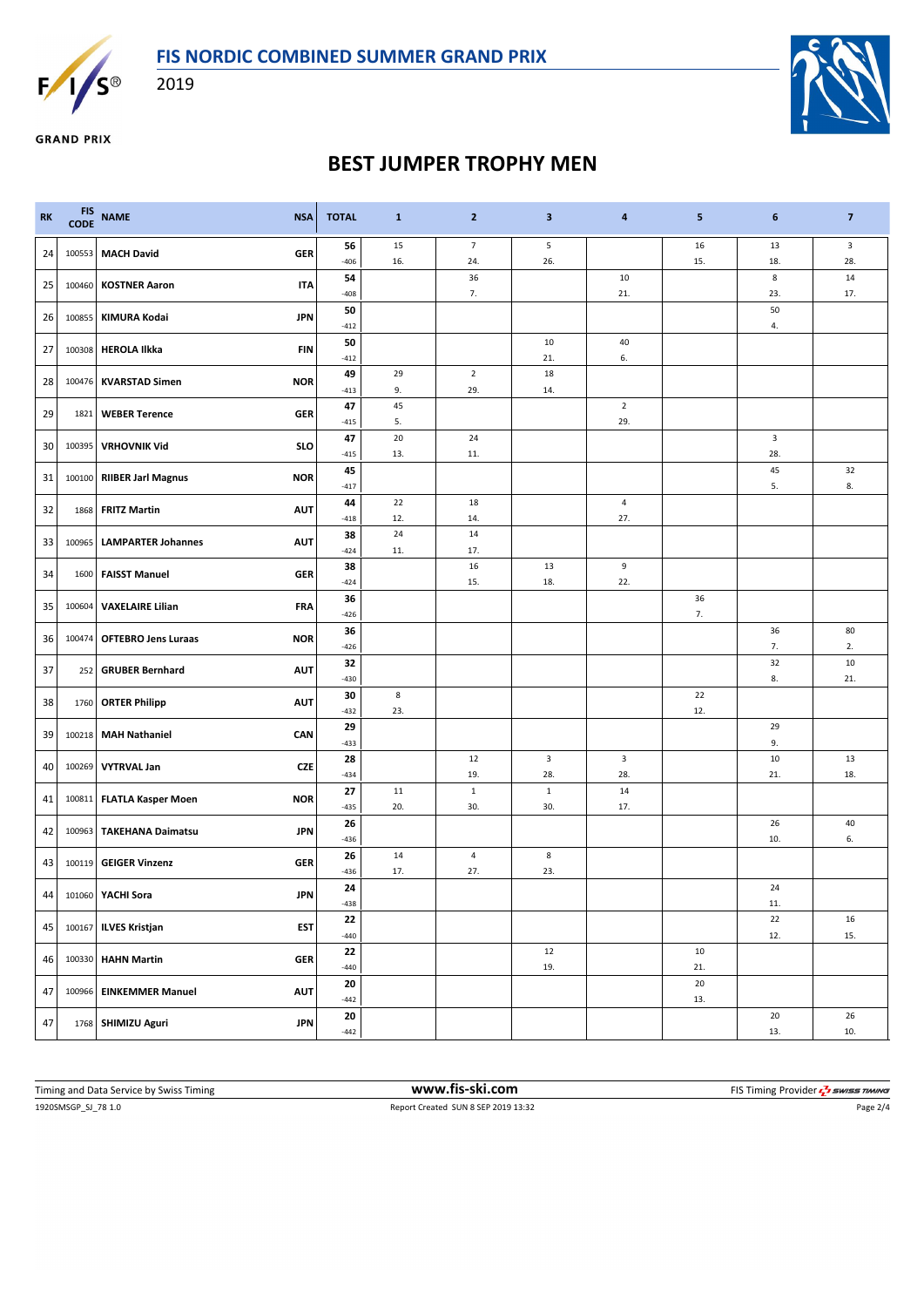

2019





**GRAND PRIX** 

## **BEST JUMPER TROPHY MEN**

| <b>RK</b>       | <b>FIS</b><br><b>CODE</b> | <b>NAME</b>                 | <b>NSA</b> | <b>TOTAL</b>                       | $\mathbf{1}$                   | $\mathbf{2}$            | $\overline{\mathbf{3}}$ | 4                     | 5                     | 6                     | $\overline{7}$        |
|-----------------|---------------------------|-----------------------------|------------|------------------------------------|--------------------------------|-------------------------|-------------------------|-----------------------|-----------------------|-----------------------|-----------------------|
| 49              | 100497                    | <b>KUDZIA Piotr</b>         | POL        | 19<br>$-443$                       |                                | 3<br>28.                | 14<br>17.               | $\overline{2}$<br>29. |                       |                       |                       |
| 50 <sub>1</sub> | 100191                    | <b>GERSTGRASER Paul</b>     | <b>AUT</b> | 19<br>$-443$                       |                                |                         | $\,6\,$<br>25.          | 13<br>18.             |                       |                       |                       |
| 51              | 100439                    | <b>HIRVONEN Eero</b>        | FIN        | 18<br>$-444$                       |                                |                         |                         | 18<br>14.             |                       |                       |                       |
| 52              | 100182                    | <b>MARUSARZ Wojciech</b>    | <b>POL</b> | 17<br>$-445$                       |                                | $\bf 8$<br>23.          | 9<br>22.                |                       |                       |                       |                       |
| 53              | 100246                    | <b>MRAZ Samuel</b>          | <b>AUT</b> | 15                                 |                                |                         |                         |                       | 15                    |                       |                       |
| 54              | 100636                    | <b>RAINER Marc Luis</b>     | <b>AUT</b> | $-447$<br>${\bf 14}$               |                                |                         |                         |                       | 16.<br>14             |                       |                       |
| 55              | 1464                      | <b>RUNGGALDIER Lukas</b>    | <b>ITA</b> | $-448$<br>13                       |                                |                         |                         |                       | 17.<br>13             |                       |                       |
| 56              |                           | 100721 MAIER Jonas          | <b>GER</b> | $-449$<br>12                       |                                |                         |                         |                       | 18.<br>12             |                       | 6                     |
| 57              | 1029                      | <b>PITTIN Alessandro</b>    | <b>ITA</b> | $-450$<br>11                       | $\overline{2}$                 |                         |                         |                       | 19.<br>9              |                       | 25.                   |
|                 |                           |                             |            | $-451$<br>11                       | 29.<br>$\sf 5$                 | 6                       |                         |                       | 22.                   |                       |                       |
| 58              | 100566                    | <b>SKOGLUND Andreas</b>     | <b>NOR</b> | $-451$                             | 26.                            | 25.                     |                         |                       |                       |                       |                       |
| 59              |                           | 1413 KROG Magnus            | <b>NOR</b> | 9<br>$-453$                        |                                | $\boldsymbol{9}$<br>22. |                         |                       |                       |                       |                       |
| 60              | 100649                    | <b>ANDREWS Grant</b>        | <b>USA</b> | 7<br>$-455$                        |                                |                         |                         |                       |                       | $\overline{7}$<br>24. | $\overline{2}$<br>29. |
| 60              | 100666                    | <b>RETTENEGGER Stefan</b>   | <b>AUT</b> | $\overline{\phantom{a}}$<br>$-455$ |                                |                         |                         |                       | $\overline{7}$<br>24. |                       |                       |
| 62              | 100354                    | <b>HUETTEL Simon</b>        | <b>GER</b> | 6<br>$-456$                        | 6<br>25.                       |                         |                         |                       |                       |                       |                       |
| 63              | 100637                    | <b>VALLET Edgar</b>         | FRA        | 6                                  |                                |                         |                         |                       | 6<br>25.              |                       |                       |
| 64              | 100280                    | <b>PORTYK Tomas</b>         | <b>CZE</b> | $-456$<br>5                        |                                | 5                       |                         |                       |                       |                       | 9                     |
| 65              | 100548                    | <b>DENDA Hidefumi</b>       | <b>JPN</b> | $-457$<br>5                        |                                | 26.                     |                         | $\sqrt{5}$            |                       |                       | 22.                   |
| 66              | 100174                    | <b>PARK Jeun</b>            | <b>KOR</b> | $-457$<br>5                        |                                |                         |                         | 26.                   | 5                     |                       |                       |
|                 |                           |                             |            | $-457$<br>4                        | $\sqrt{4}$                     |                         |                         |                       | 26.                   |                       |                       |
| 67              | 100184                    | <b>LANGE Jakob</b>          | <b>GER</b> | $-458$<br>4                        | 27.                            |                         | $\overline{4}$          |                       |                       |                       |                       |
| 68              | 100588                    | <b>REPONEN Perttu</b>       | FIN        | $-458$                             |                                |                         | 27.                     |                       |                       |                       |                       |
| 68              |                           | 100625 TYRODE Mael          | <b>FRA</b> | 4<br>$-458$                        |                                |                         |                         |                       | 4<br>27.              |                       |                       |
| 70              |                           | 1774 BUZZI Raffaele         | <b>ITA</b> | 3<br>$-459$                        |                                |                         |                         |                       | $\mathsf 3$<br>28.    |                       |                       |
| 71              | 100356                    | <b>THANNHEIMER Wendelin</b> | <b>GER</b> | $\overline{\mathbf{3}}$<br>$-459$  | $\overline{\mathbf{3}}$<br>28. |                         |                         |                       |                       |                       |                       |
| 72              |                           | 100742 PASHAEV Alexander    | <b>RUS</b> | $\mathbf{2}$<br>$-460$             | $\mathbf 2$<br>29.             |                         |                         |                       |                       |                       |                       |
| 73              |                           | 101121 CLARET TOURNIER Samy | <b>FRA</b> | $\mathbf{2}$<br>$-460$             |                                |                         |                         |                       | $\overline{2}$<br>29. |                       |                       |

1920SMSGP\_SJ\_78 1.0 Report Created SUN 8 SEP 2019 13:32 Page 3/4 Timing and Data Service by Swiss Timing **WWW.fis-Ski.com WWW.fis-Ski.com** FIS Timing Provider  $\frac{7}{2}$  SWISS TIMING